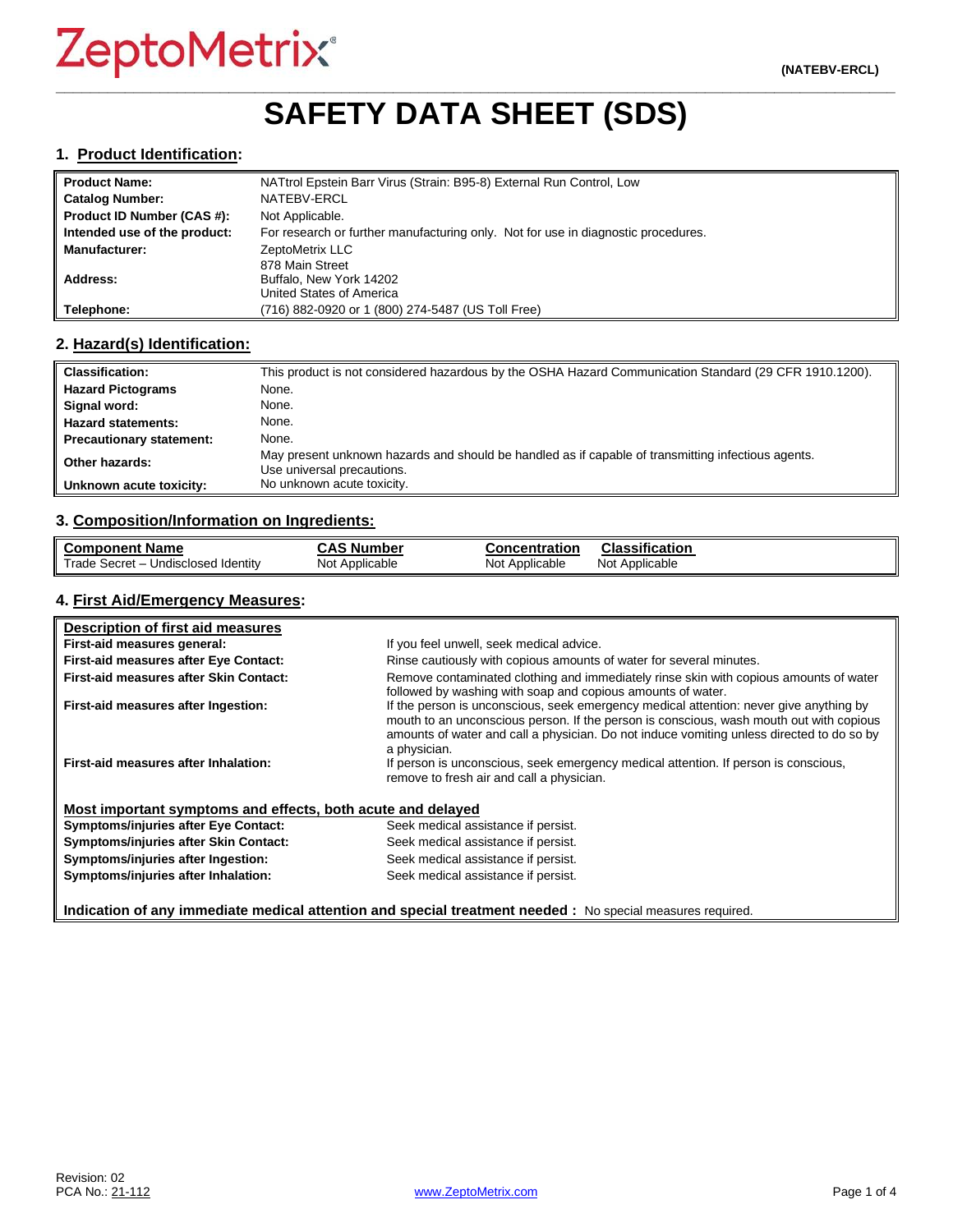| <b>Extinguishing Media</b>                            |                                                                                                                                            |
|-------------------------------------------------------|--------------------------------------------------------------------------------------------------------------------------------------------|
| Suitable extinguishing media:                         | Use an extinguishing agent suitable for the surrounding area.                                                                              |
| Unsuitable extinguishing media:                       | Use an extinguishing agent suitable for the surrounding area.                                                                              |
| Special hazards arising from the substance or mixture |                                                                                                                                            |
| Fire hazard:                                          | No known hazards.                                                                                                                          |
| <b>Explosion hazard:</b>                              | No known hazards.                                                                                                                          |
| <b>Reactivity:</b>                                    | No known hazards.                                                                                                                          |
| <b>Advice for firefighters</b>                        |                                                                                                                                            |
| <b>Firefighting instructions:</b>                     | Exercise caution when fighting a fire.                                                                                                     |
| Protection during firefighting:                       | Firefighters should wear protective gear. Do not enter fire area without proper protective<br>equipment, including respiratory protection. |

## **6. Accidental Release Measures:**

| Personal precautions, protective equipment and emergency procedures                      |                                                                                               |  |
|------------------------------------------------------------------------------------------|-----------------------------------------------------------------------------------------------|--|
| General measures:                                                                        | Use appropriate personal protective equipment (PPE) and appropriate laboratory<br>procedures. |  |
| For non-emergency personnel                                                              |                                                                                               |  |
| <b>Protective equipment:</b>                                                             | Use appropriate personal protective equipment (PPE).                                          |  |
| <b>Emergency procedures:</b>                                                             | Use appropriate emergency laboratory procedures.                                              |  |
| For emergency responders<br><b>Protective equipment:</b><br><b>Emergency procedures:</b> | Use appropriate personal protective equipment (PPE).<br>Use appropriate emergency procedures. |  |
| Methods and material for containment and cleaning up                                     |                                                                                               |  |
| For containment:                                                                         | Contain material in accordance to State and Federal regulations.                              |  |
| Methods for cleaning up:                                                                 | Follow and dispose of material in accordance to State and Federal waste disposal              |  |
|                                                                                          | regulations.                                                                                  |  |

## **7. Handling and Storage:**

| Precautions for safe handling: | Handle in accordance with good laboratory practices and safety procedures. |
|--------------------------------|----------------------------------------------------------------------------|
| <b>Storage conditions:</b>     | Store in a dry and cool place. Keep container closed when not in use.      |
| Incompatible products:         | No Data Available.                                                         |
| Incompatible materials:        | No Data Available.                                                         |
| Storage:                       | Recommended storage temperature 2-8 degrees Celsius.                       |

### **8. Exposure Controls and Personal Protection:**

| Appropriate engineering controls:     | Use universal precautions. Product may present unknown biohazard.                        |
|---------------------------------------|------------------------------------------------------------------------------------------|
| <b>Personal Protective Equipment:</b> | Use laboratory coat, protective gloves, safety glasses and suitable protective clothing. |
| Pictograms:                           |                                                                                          |
| <b>Eye/Face protection:</b>           | Wear in accordance with good laboratory practices and safety procedures.                 |
| Skin and body protection:             | Wear in accordance with good laboratory practices and safety procedures.                 |
| <b>Respiratory protection:</b>        | Wear in accordance with good laboratory practices and safety procedures.                 |
| Hand protection:                      | Wear in accordance with good laboratory practices and safety procedures.                 |
| <b>Mechanical protection:</b>         | Wear in accordance with good laboratory practices and safety procedures.                 |
| Special work practices:               | Follow purchaser's safety program.                                                       |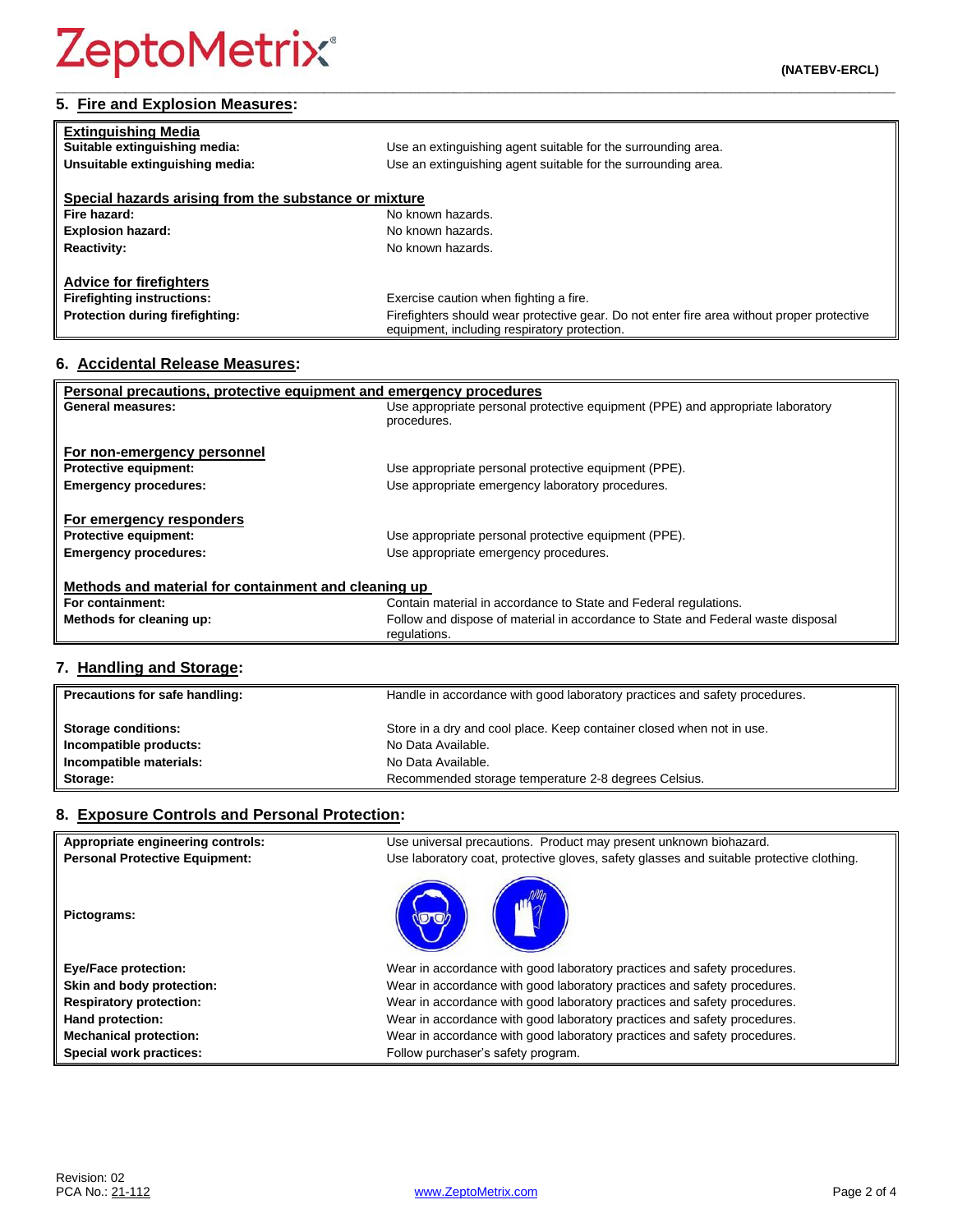#### **\_\_\_\_\_\_\_\_\_\_\_\_\_\_\_\_\_\_\_\_\_\_\_\_\_\_\_\_\_\_\_\_\_\_\_\_\_\_\_\_\_\_\_\_\_\_\_\_\_\_\_\_\_\_\_\_\_\_\_\_\_\_\_\_\_\_\_\_\_\_\_\_\_\_\_\_\_\_\_\_\_\_\_\_\_\_\_\_\_\_\_\_\_\_\_\_\_ 9. Physical and Chemical Properties:**

| <b>Physical State:</b>                        | Liquid at room temperature. |
|-----------------------------------------------|-----------------------------|
| Appearance/color:                             | Clear, pale amber solution. |
| Odor:                                         | No Data Available.          |
| Odor threshold:                               | No Data Available.          |
| pH:                                           | No Data Available.          |
| Melting point/freezing point:                 | No Data Available.          |
| <b>Boiling point:</b>                         | No Data Available.          |
| Flash point:                                  | No Data Available.          |
| <b>Evaporation rate:</b>                      | No Data Available.          |
| <b>Flammability:</b>                          | No Data Available.          |
| Upper/lower flammability or explosive limits: | No Data Available.          |
| Vapor pressure:                               | No Data Available.          |
| Vapor density:                                | No Data Available.          |
| <b>Relative density:</b>                      | No Data Available.          |
| Solubility(ies):                              | No Data Available.          |
| <b>Partition coefficient:</b>                 | No Data Available.          |
| Auto-ignition temperature:                    | No Data Available.          |
| Decomposition temperature:                    | No Data Available.          |
| Viscosity:                                    | No Data Available.          |
| <b>Other information:</b>                     | No Data Available.          |

### **10. Stability and Reactivity:**

| <b>Reactivity:</b>                  | No Data Available.                                                                                      |
|-------------------------------------|---------------------------------------------------------------------------------------------------------|
| <b>Chemical stability:</b>          | The product is stable.                                                                                  |
| Possibility of hazardous reactions: | Under normal conditions of storage and use, hazardous reactions will not occur.                         |
| <b>Conditions to avoid:</b>         | No Data Available.                                                                                      |
| Incompatible materials:             | No Data Available.                                                                                      |
| Hazardous decomposition products:   | Under normal conditions of storage and use, hazardous decomposition products should<br>not be produced. |

### **11. Toxicological Information:**

| <b>Skin corrosion/irritation:</b>                   | No Data Available. |
|-----------------------------------------------------|--------------------|
| Eye damage/irritation:                              | No Data Available. |
| <b>Respiratory damage/irritation:</b>               | No Data Available. |
| Ingestion damage/irritation:                        | No Data Available. |
| Specific target organ toxicity (single exposure):   | No Data Available. |
| Specific target organ toxicity (repeated exposure): | No Data Available. |
| <b>Numerical measure of toxicity:</b>               | No Data Available. |
| Symptoms/injuries after skin contact:               | No Data Available. |
| Symptoms/injuries after eye contact:                | No Data Available. |
| Symptoms/injuries after inhalation:                 | No Data Available. |
| Symptoms/injuries after ingestion:                  | No Data Available. |

### **12. Ecological Information:**

| <b>Ecotoxicity:</b>            | No Data Available. |
|--------------------------------|--------------------|
| Persistence and degradability: | No Data Available. |
| Bioaccumulative potential:     | No Data Available. |
| <b>Mobility in soil:</b>       | No Data Available. |
| Other adverse effects:         | No Data Available. |

#### **13. Disposal Information:**

| Waste<br>recommendations:<br>disposal | Dispose of material in accordance to local, State and Federal waste disposal regulations. |
|---------------------------------------|-------------------------------------------------------------------------------------------|
|                                       |                                                                                           |